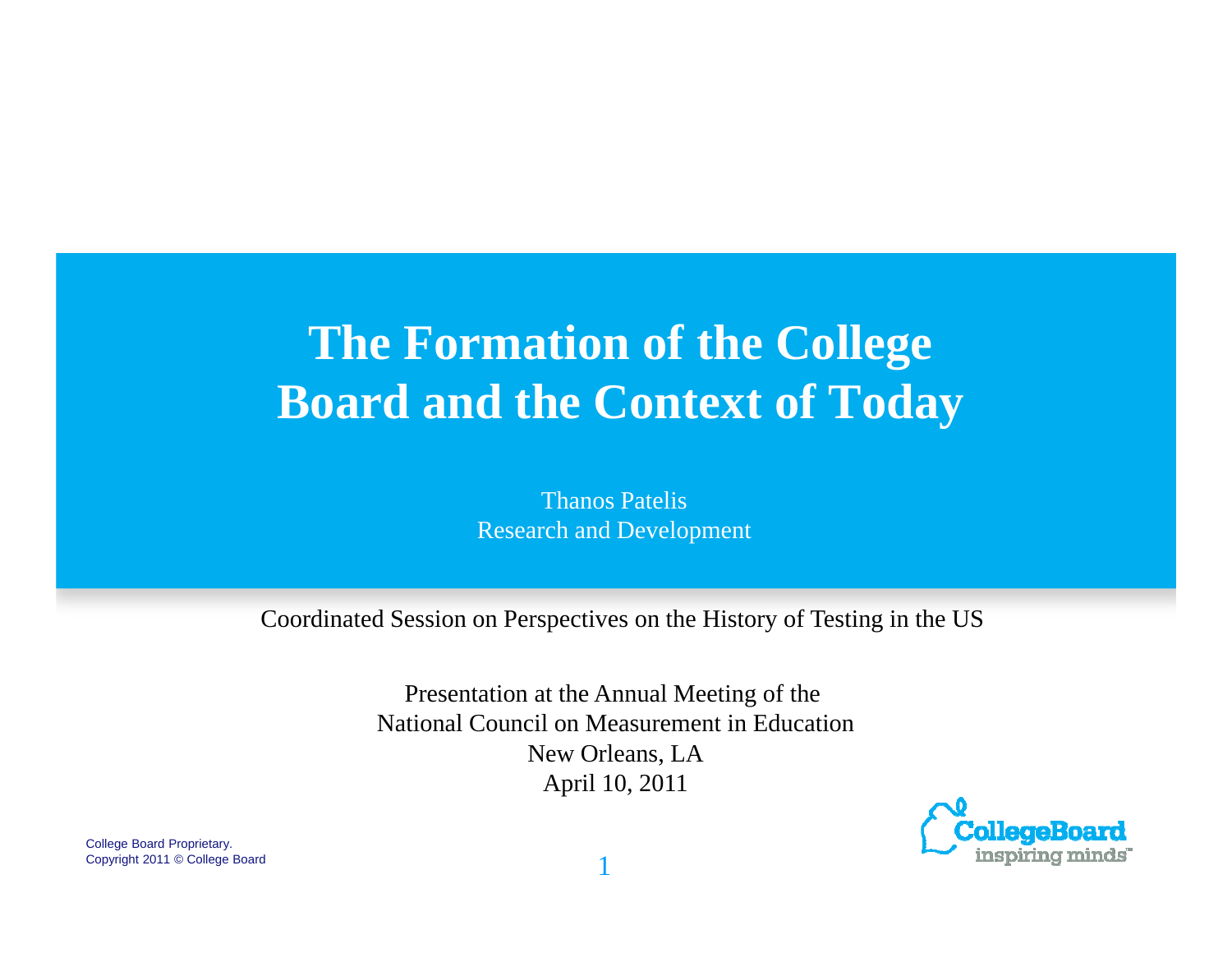#### **My Perspective**

- The context that existed in the late 1800's is similar to what we face today in early 2000.
- • The issues that we currently face that are making the Common Core State Standards a reality and the efforts to produce assessments are similar to the things that were happening at the turn of the 20<sup>th</sup> century.
- • However, even though there are similarities, there are some very salient differences.

*Historia est vitae magistra*

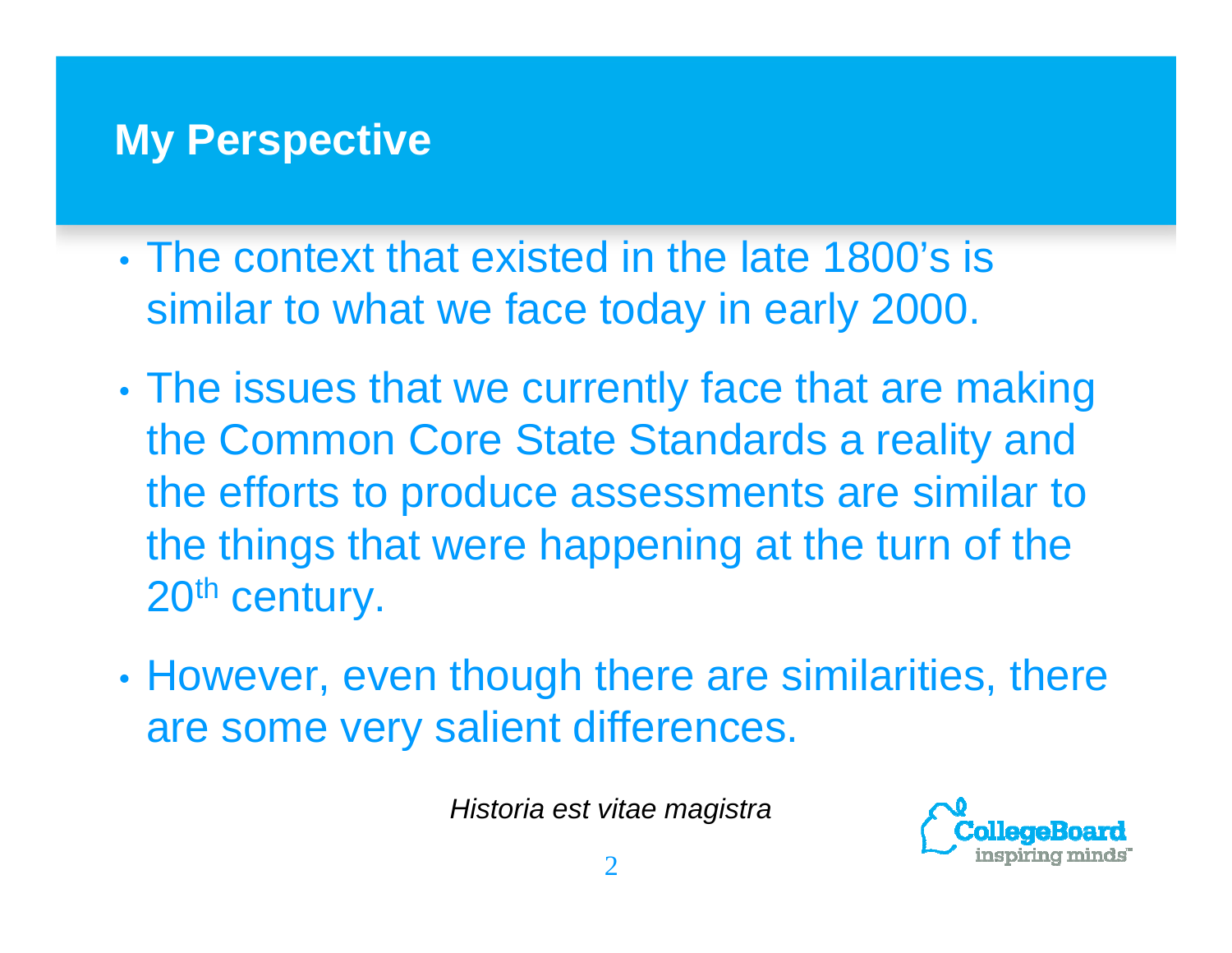#### **My Thesis**

- Understanding the context and outcomes of the past can inform current efforts.
- Lesson Learned:
	- $\triangleright$  Start with ambitious goals, but take a pragmatic, reasonable approach and build from there.
	- $\triangleright$  If this is about college, make sure that college and university leaders are involved.
	- $\triangleright$  Make the enterprise self-sustaining economically.
	- $\triangleright$  Ensure that sound measurement principles are not compromised – strive for quality improvement.
	- $\triangleright$  Once there is a commitment to start, design and implement the assessment system as quickly as possible.

© Original Artist Reproduction rights obtainable from www.CartoonStock.com



"I think it's about time McFergle retired - he remembers the Lusitania."

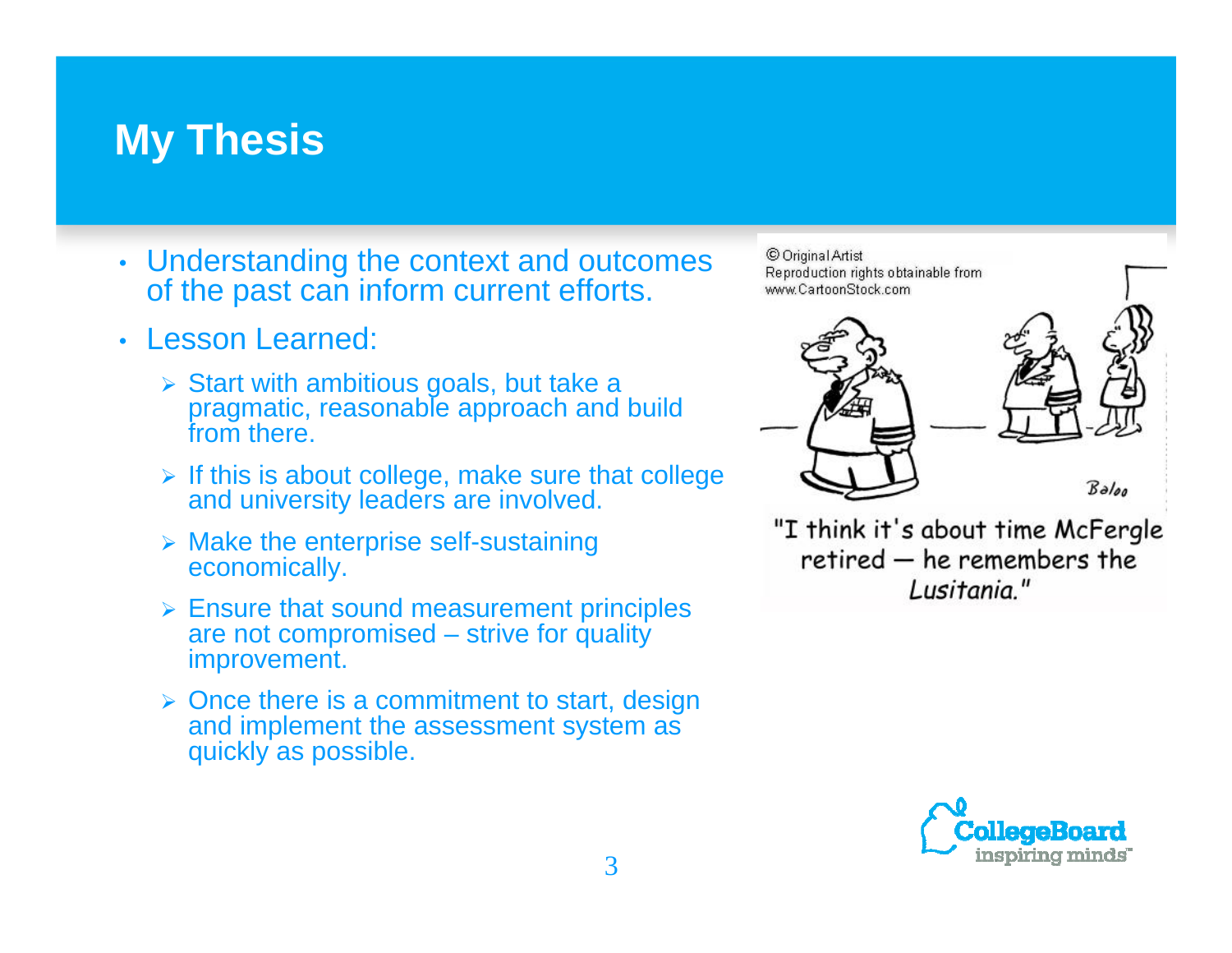## **The College Board Today**

- Not-for-profit membership organization founded in 1900:
	- 5,900 members representing schools, districts, colleges/universities, and other educational organizations
	- The College Board is governed by 31-member Board of Trustees with guidance from three national assemblies and six regional assemblies.
- Mission: Connect students to college success and opportunity
- Serves 7 million students and their parents, 23,000 high schools, and 3,800 colleges through major programs and services in college admissions, guidance, assessment, financial aid, enrollment, and teaching and learning.
	- Assessments: ACCUPLACER, Advanced Placement Program (AP), College Level Examination Program (CLEP), PSAT/NMSQT, ReadiStep and SAT.
	- Educational Initiatives: AP Summer Institutes, CollegeEd, College Board Schools, College Board Standards for College Success, District Reform Initiatives, Florida Partnership, Exam Readiness Program, Professional Development, and Springboard.
	- Advocacy Efforts: Admissions in the 21st Century, College Affordability, College Completion Agenda, Commission on Access, Admissions and Success in Higher Education, Diversity & Equity in Education, National Commission on Writing, National Office of School Counselor Advocacy, National Task Force on the Arts in Education
	- Services: College Guidance Services, College/University Enrollment Management<br>Services, Student Search Service



CollegeBoard inspiring minds"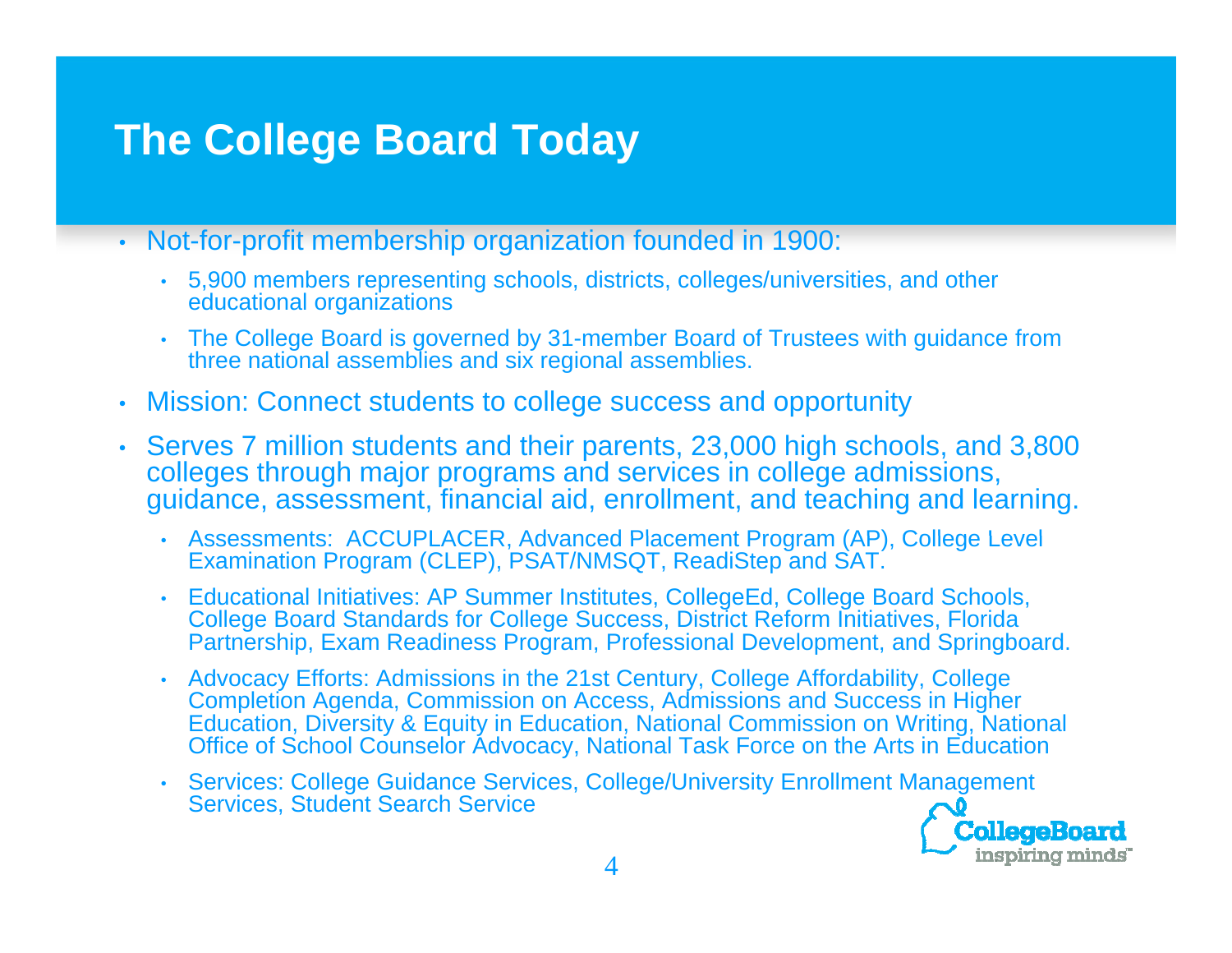## **The Role of the SAT**

- The SAT did not come into existence until 1926
	- So, the outcomes that emerged in the late 1800's setting the occasion for the formation of the College Board did not involve the **SAT**
- Other set of circumstances led to the formation of the SAT in the 1920's: AM SO MISUNDERSTOOD.
	- New technology called the multiple-choice items
	- Psychologists and the role of generalized reasoning or conceptualizations of intelligence
	- Success seen with Army Alpha and Army Beta
- • Excellent summary of the historical evolution of the SAT and content from 1926 until 2001 is available in two reports by Ida Lawrence and colleagues.



CO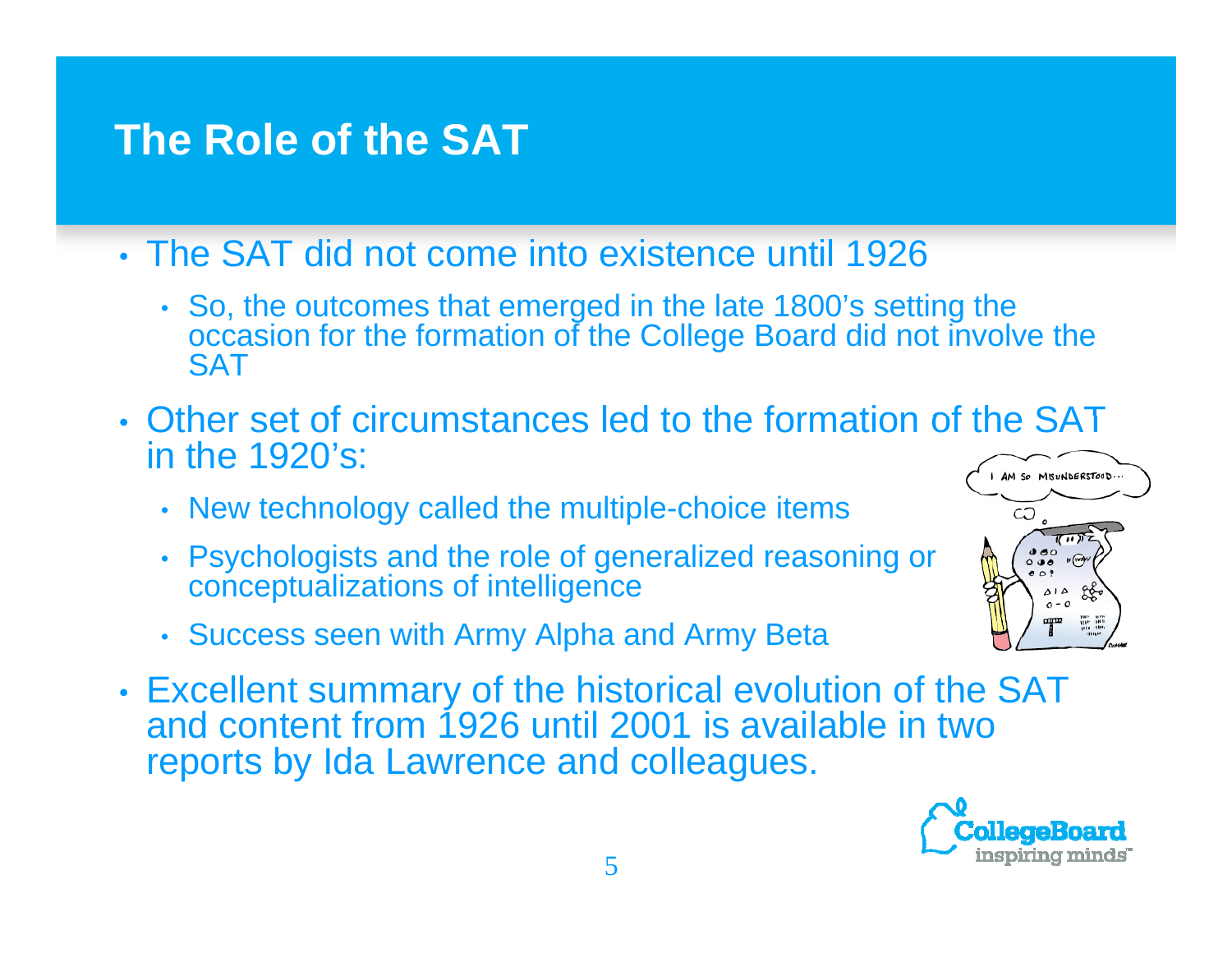#### **The Context of the Late 1800's**

- •• 1867  $\rightarrow$  US Department of Education created
- In the 1870's  $\rightarrow$  Shortage of college students creating a fierce competition among universities
- •By 1880  $\rightarrow$  Number of high schools increased 200 times from 1869.
- College admissions strategies changed and became quite diverse
	- Mid-western universities admitted students from local high schools based on course of study with the ability of university officials to inspect the high school courses as needed
	- Eastern colleges/universities preferred their own entrance examinations.
		- Harvard had 10 exams including Geography, Algebra, Geometry, Physical Geometry, English Grammar, English Composition, Ancient History, US History, Greek and Latin.
		- However, universities would alter the number and quality of its admission requirements at will.
- By 1900 education in high school and college was necessary to improve citizenship, develop higher-order traits, and produce the managerial and professional leadership needed for rapid economic modernization.
- • Outcry from high schools that the changing, sometimes unknown admissions requirements made it difficult to prepare students for examination.

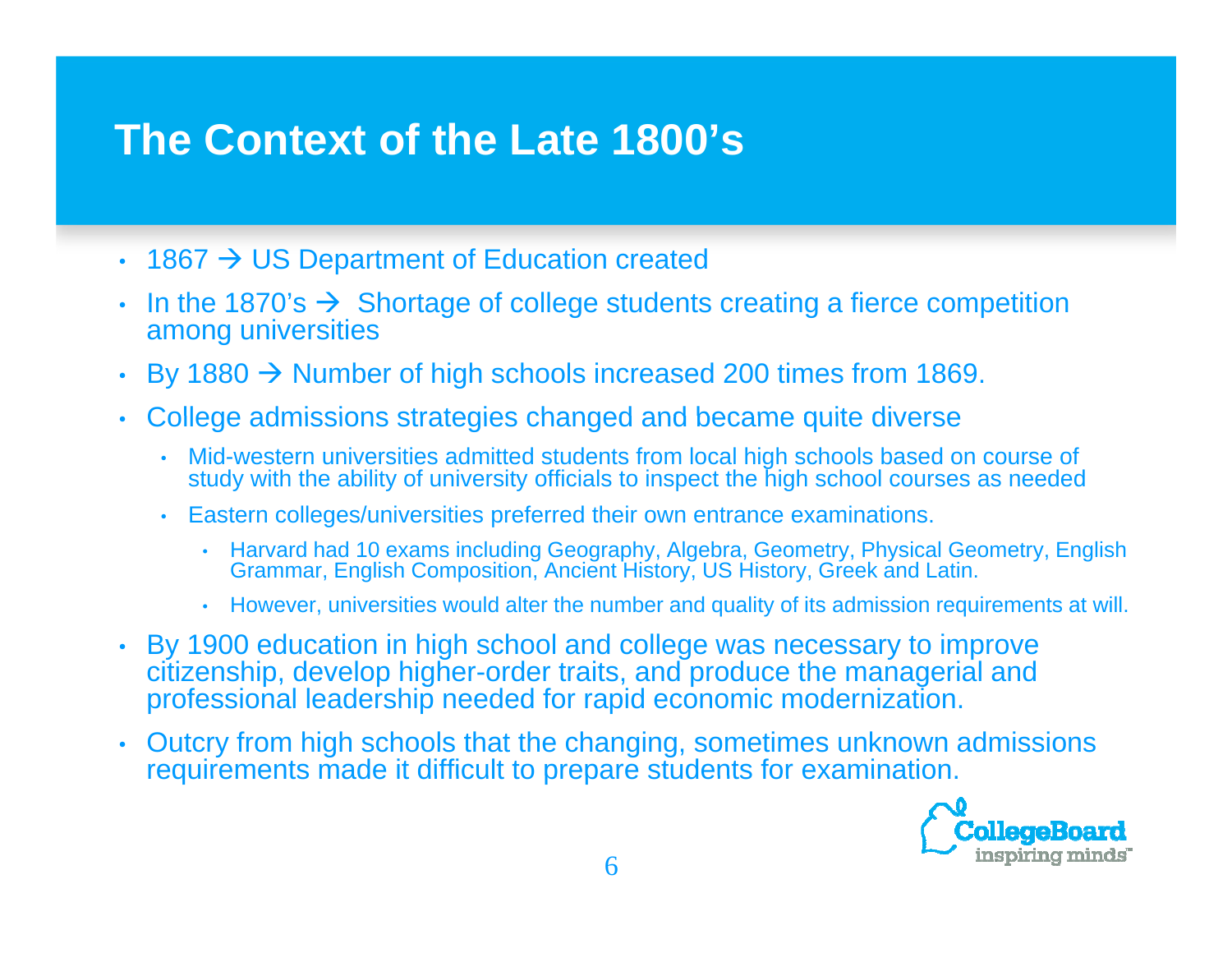## **Significant Events in the Late 1800's**

- 1892  $\rightarrow$  National Council of Education (NCE), which was a group of 60 prominent educators from the National Education Association (NEA) appointed a committee of 10 members
	- Charge: Develop a document indicating uniform high school programs and requirements for admission to college.
	- Came to be known as *The Committee of 10*.
	- Five university presidents, the US Commissioner of Education, a college professor, and three headmasters/principals with only one being from a public school.
- Three recommendations:
	- 1. All students no matter what their ultimate goal (i.e., college or not) should be taught in the same way,
	- 2. Schools and students can select their course of study but they should be rigorous, and
	- 3. If high schools offered the nine subject fields in the acceptable level of rigor, every college and university would accept these for admissions to at least one every of their degree programs.

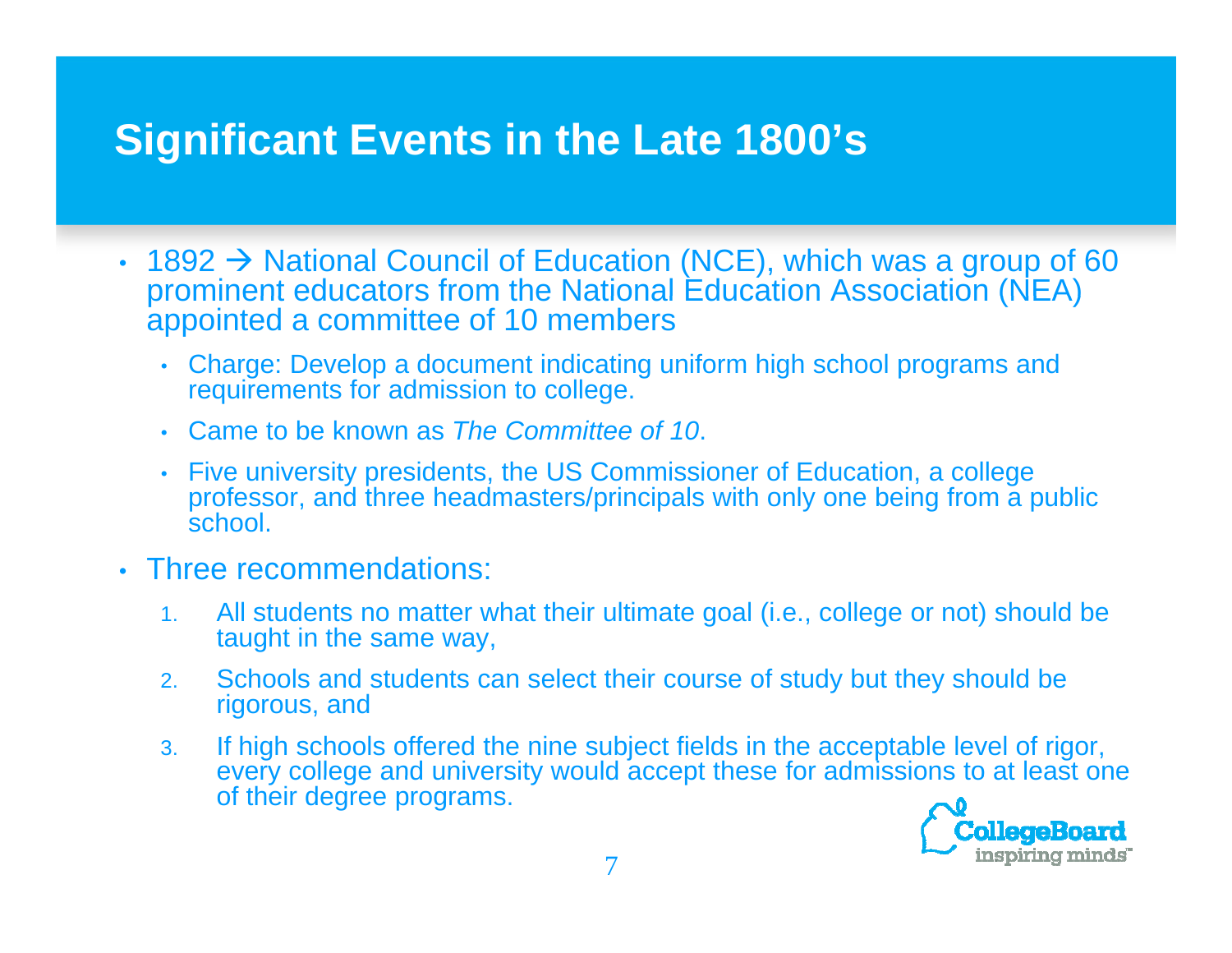## **Outcomes of** *The Committee of Ten*

#### • Huge criticisms:

- The practical education advocates complained that the curriculum focused too much on classical courses.
- The emerging field of educational psychology led by G. Stanley Hall criticized the report for its lack of non-cognitive and more global types of ability.
- Others criticized that the make-up of the committee was comprised too heavily with university members.
- Secondary school teachers criticized the accuracy and reliability of the scoring of the examinations by college faculty.
- Regardless of the criticisms, the historically important outcomes of the report were:
	- Offered significant attention to a standardized secondary school curriculum that involved an increased number of subjects for high schools;
	- Highlighted the impact of universities on high school curricula.

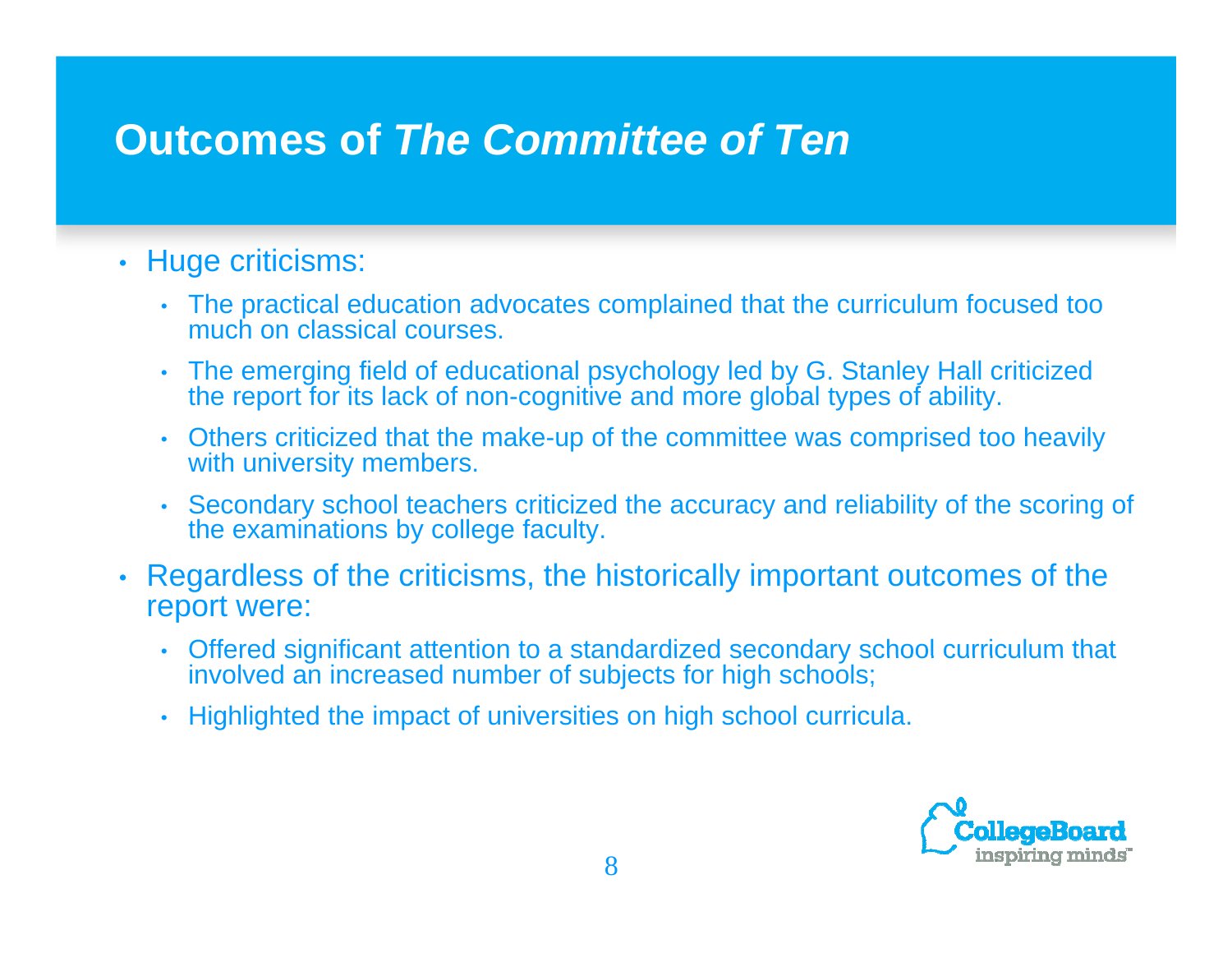## **Significant Events in the Late 1800's – cont'd**

- 1895  $\rightarrow$  The National Education Association (NEA) appointed a committee of 12 members called the *Committee on College Entrance Requirements*
	- Charge: Study current practices and consider methods of making them more uniform.
	- Came to be known as *The Committee of 12*.
	- Four years of work collecting and analyzing the published requirements of sixt y-seven leadin gg y colle ges across the countr y.
- Results:
	- Confirmed huge variability in admissions requirements
	- Did not endorse uniform admissions requirements
	- Strongly indicated need for each college to state their requirements in terms of national norms so that high schools could construct their curriculum and course of study in response to these specifications

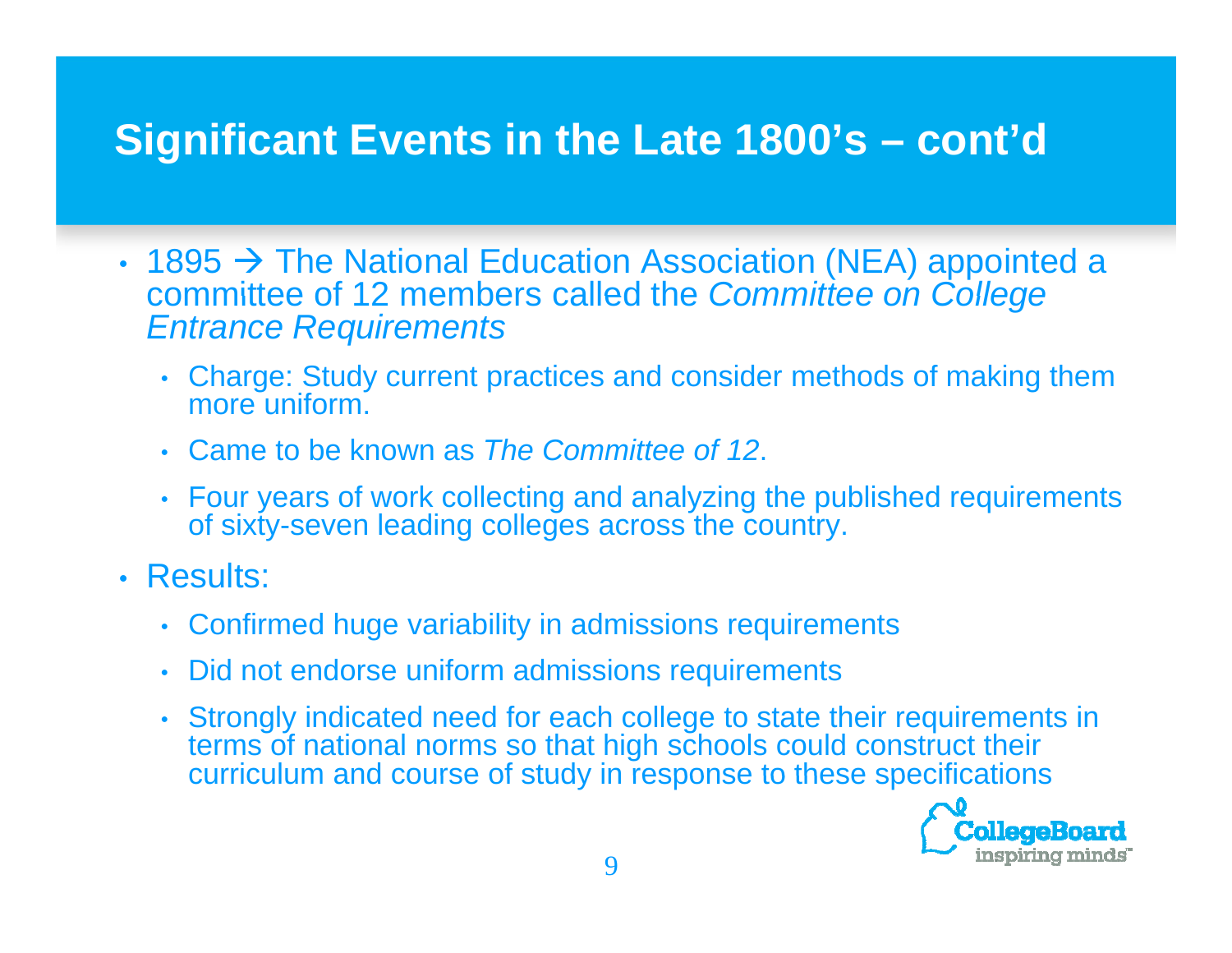## **Outcomes of** *The Committee of 12*

- • Growing consensus in support of a close articulation between high schools and colleges
- • Discussions and articles emerged involving secondary school educators, college professors and university presidents.



- Two become the most influential in this time of significant discourse and debate:
	- Nicholas Murray Butler, professor of philosophy at Columbia University
	- Charles Eliot, president of Harvard **University**



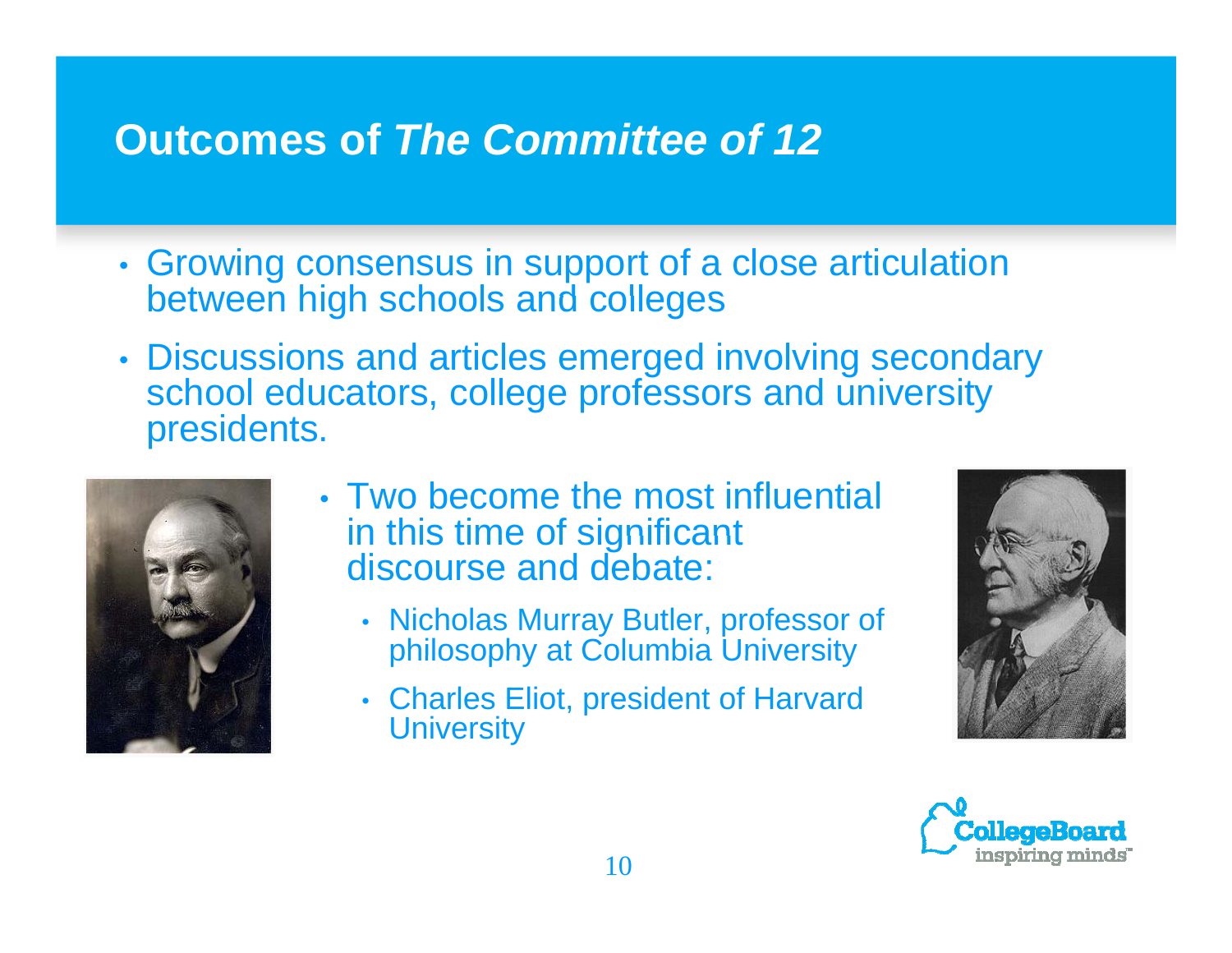#### **The Culminating Event**

- •• December 2,1899  $\rightarrow$  The Association of Colleges and Secondary Schools of the Middle States and Maryland agreed that in five years a uniform set of college admission requirements AND an entity to coordinate the administration of these uniform requirements.
- •• November 17, 1900  $\rightarrow$  The College Entrance Examination Board officially announced.

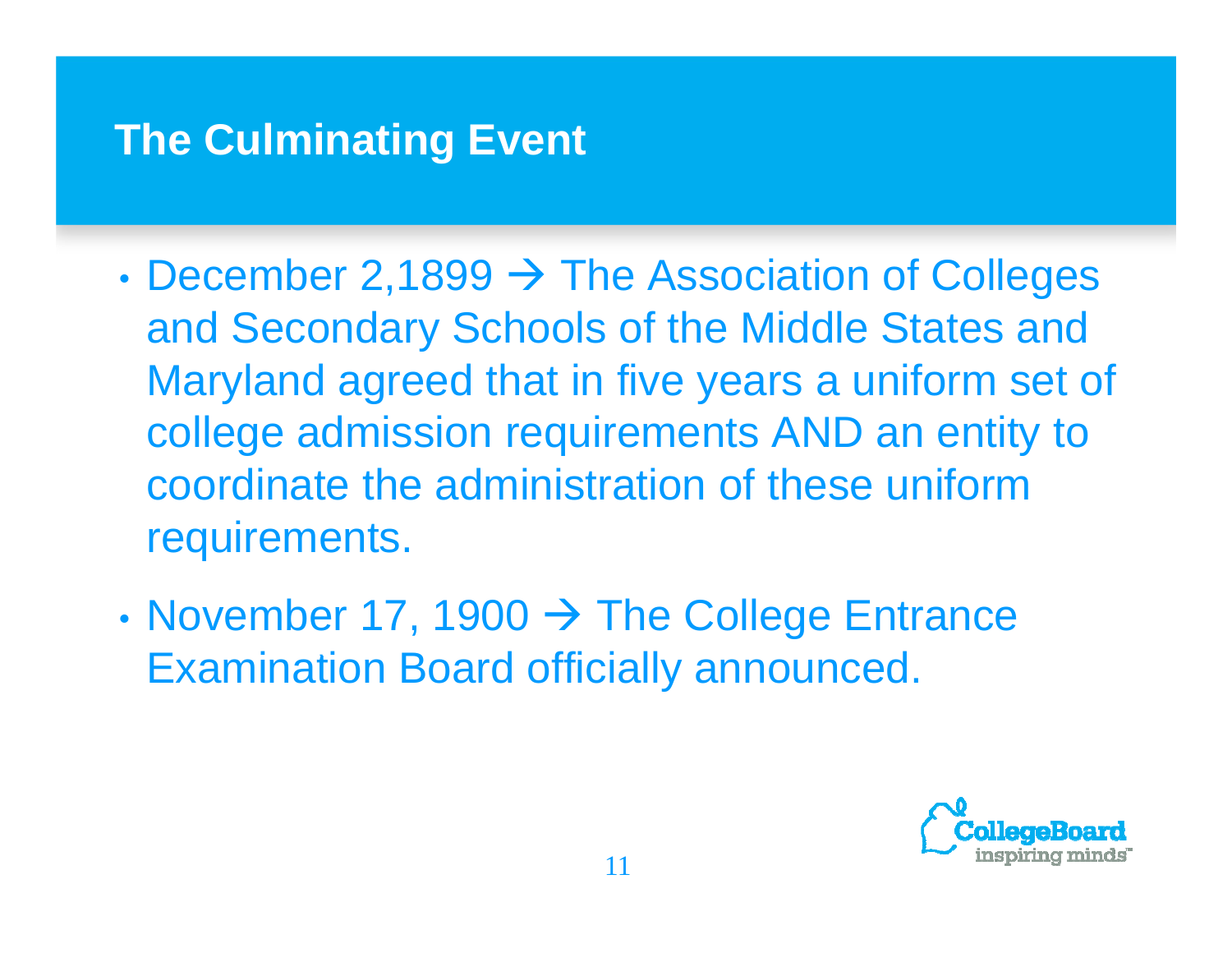## **The College Board Entrance Examination**

- December 2,1899 → The Association of Colleges and Secondary Schools of the Middle States and Maryland agreed that in five years a uniform set of college admission requirements AND an entity to coordinate the administration of these uniform requirements.
- November 17, 1900  $\rightarrow$  The College Entrance Examination Board officially announced.
- • Professor Butler was put in charge of developing <sup>a</sup> a constitution for this organization and develop a system of examinations.

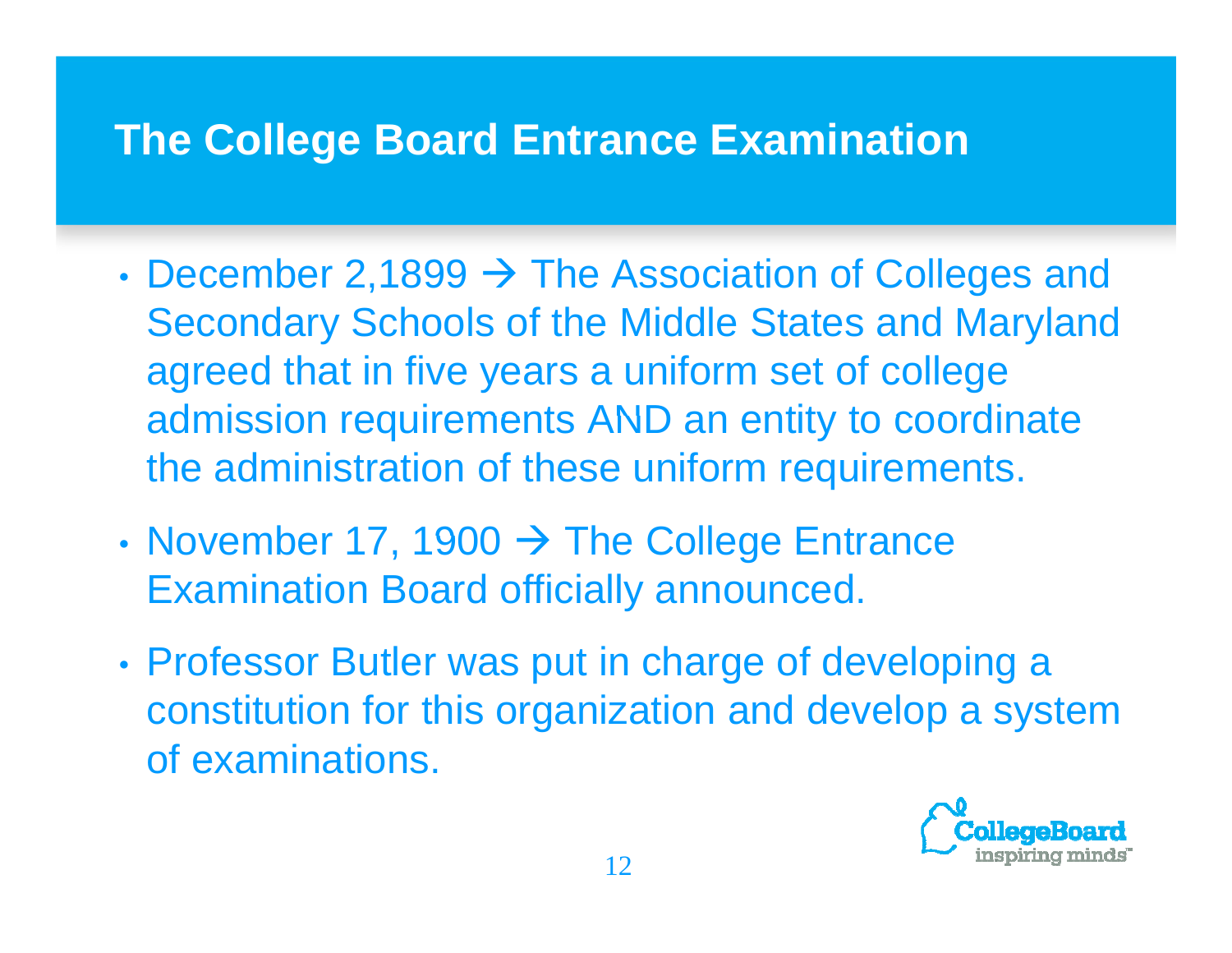#### **The College Board Entrance Examination – First Year**

- For each subject tested:
	- College faculty member was Chief Examiner and one additional college faculty member and one secondary school teacher were Associate Examiners.
	- A staff of Readers to read and score and the answer books were appointed.
- Answer books were scores on a scale of 100 with 60 being passing.
	- Any answer book below 60 needed to be read by two readers.
- The fee for a candidate was set at \$5.00.
- Chemistry, English, French, German, Greek, History, Latin, Mathematics, and Physics.
- All examinations were essay-based.
- The first set of examinations were administered the week of June 17, 1901 at 67 centers in the United States and 2 in Europe.
- 973 candidates submitted 7,889 papers.
- 39 men and women traveled to Columbia University Library to score these examinations.
- 40.7% of the papers scored were below 60 (passing).



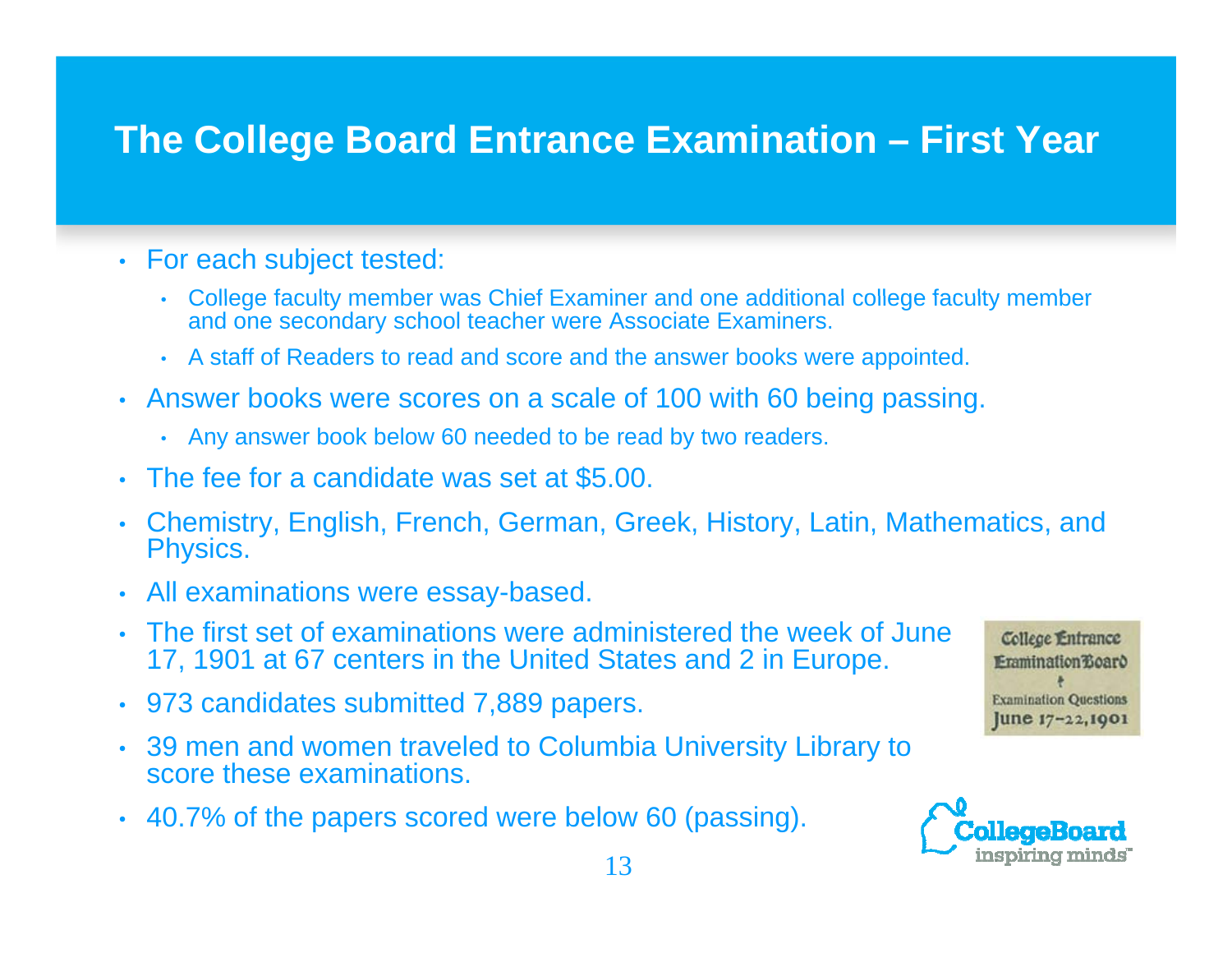## **Recap of the Late 1800's**

- • Driving forces in the formation of the College Entrance Examination Board:
	- Growing competition for students
	- Concern over economic issues that needed educated workforce
	- • Need for uniform, transparent admissions requirements to articulate and organize high school course of study
	- Persuasive, daring leaders in both high schools and higher  $\,$ education
- Outcome:
	- Standardized, objective assessments in 13 discipline-specific assessments were developed and administered.
	- Articulation of admissions requirements

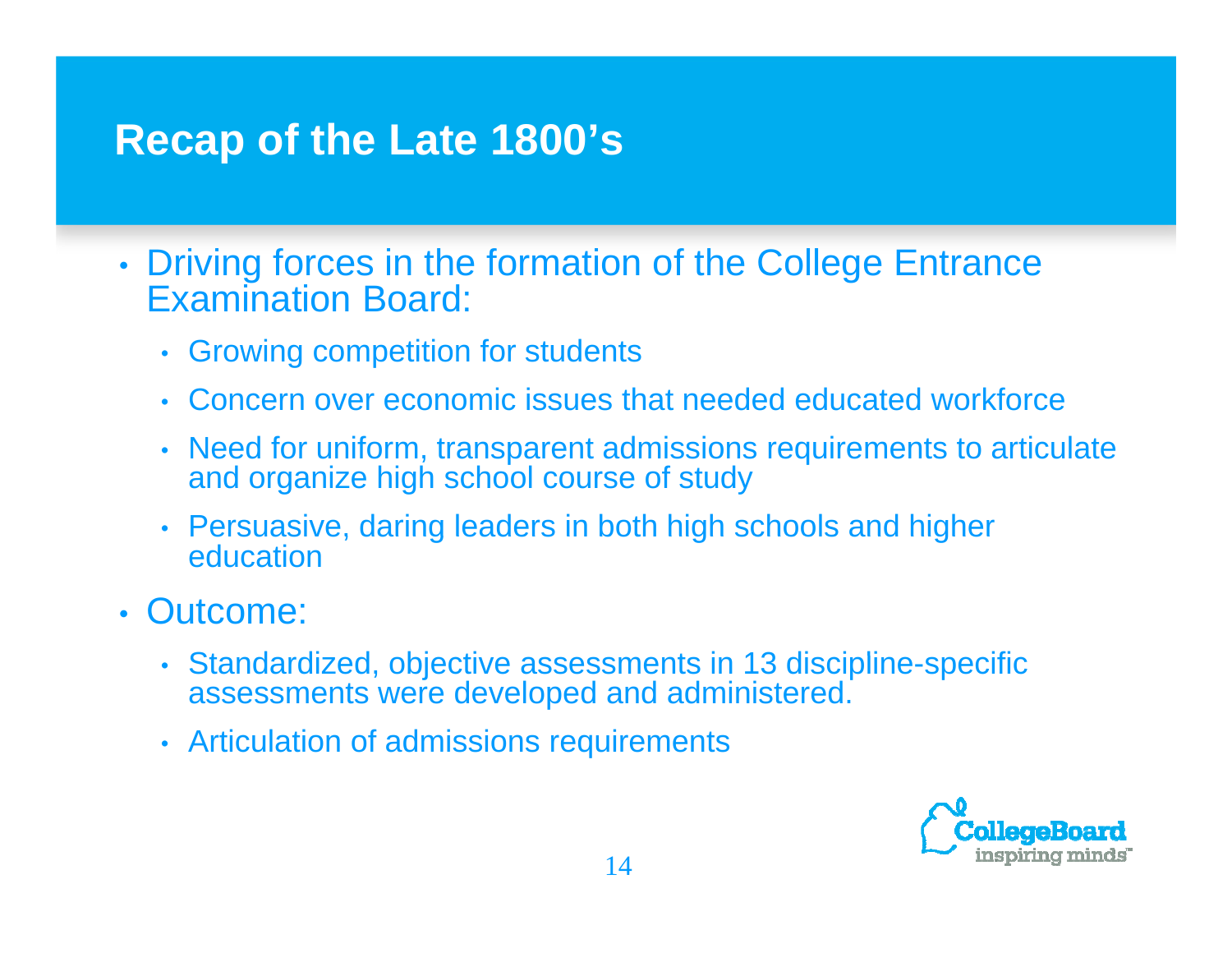## **The Context of Today**

- 2008  $\rightarrow$  WICHE projections indicated high school graduates would increase in the west and south, while declines in the northeast and midwest.
- 2008  $\rightarrow$  College and high school completion ranking had dropped dramatically; the proportion of adults with postsecondary credentials was not keeping pace with growth in other industrialized nations; and significant disparities existed for low-income and minority students.
- 2010  $\rightarrow$  The popular press and public opinion polls indicated that the key to future economic growth in the US is anchored in education.
- 2010  $\rightarrow$  Educators cried out that state-by-state standards were inconsistent and a gap between graduating high school and college success existed.
- 2010  $\rightarrow$  Researchers suggesting that standards were not sufficiently rigorous.
- 2010 → The US DOE put significant funds under the *Race to the Top* legislation.'ollegeBoard

inspiring minds"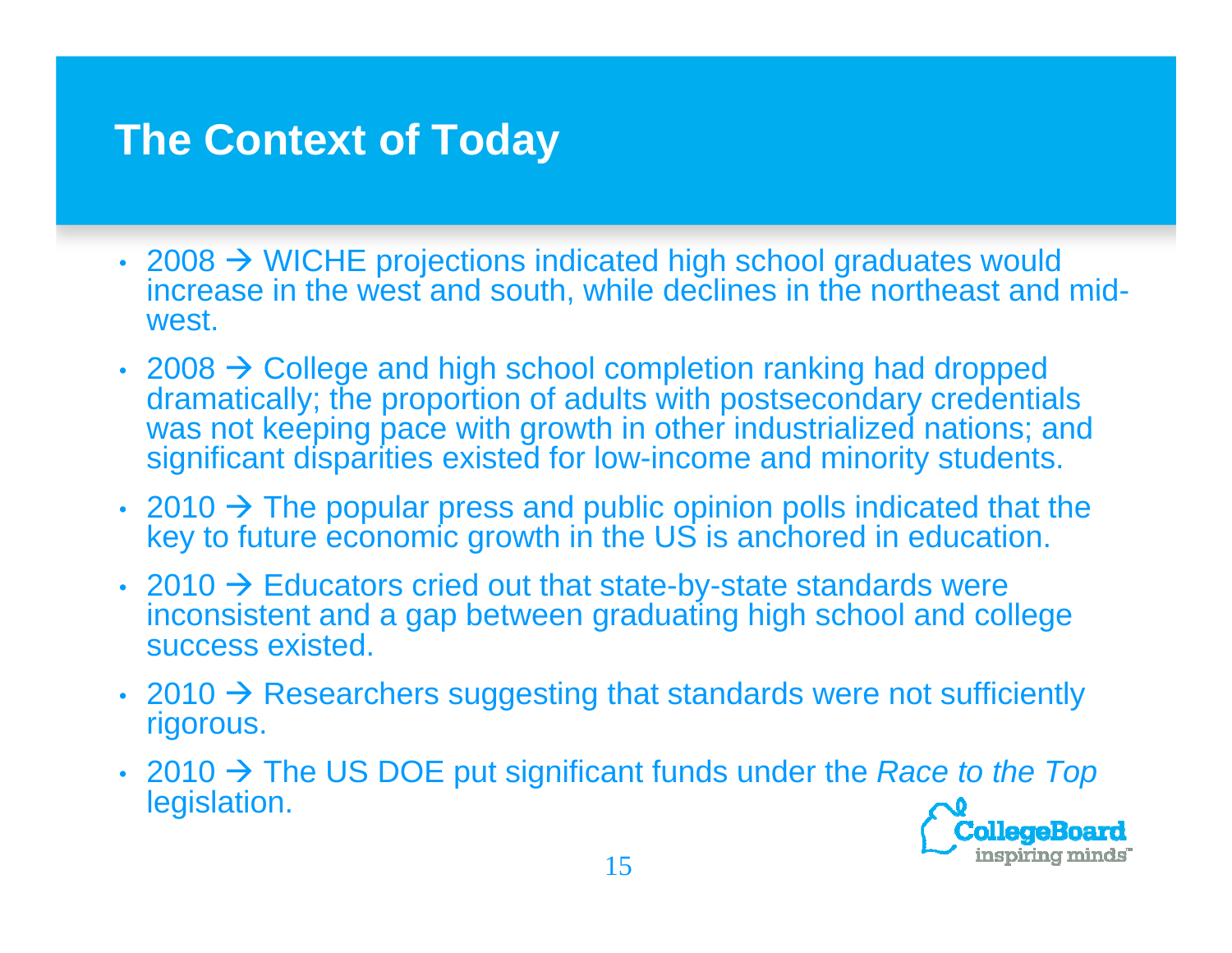#### **Events & Outcomes**

- 2003 → Conley developed the *Standards for Success* based on a three-year study of what students are expected to do in a sample of colleges across the US.
- 2004 2010  $\rightarrow$  Other efforts emerged to develop a specification of what defines college readiness from the perspective of expectations from colleges and universities.
	- The American Diploma Project (Achieve, 2004);
	- •*College Board Standards for College Success* (College Board, 2006; 2009),
	- The ACT *College Readiness Standards* (ACT, 2010)
	- The *Texas College and Career Readiness Standards* (THECB & TEA, 2008).
- 2010  $\rightarrow$  The National Governors Association and the Council of Chief State School Officers released the Common Core State Standards for grades K-12 in English/LA and mathematics.
- 2010  $\rightarrow$  43 states and DC adopted the Common Core State Standards.
- 2010  $\rightarrow$  Two consortia, the Partnership for Assessment of Readiness for College and Careers (PARCC) and the SMARTER Balanced Assessment Consortium (SBAC), formed receiving more than \$175 million each from the US Department of Education to design, develop and pilot test the next generation of K-12 assessments over the next four years.CollegeBoard

inspiring minds"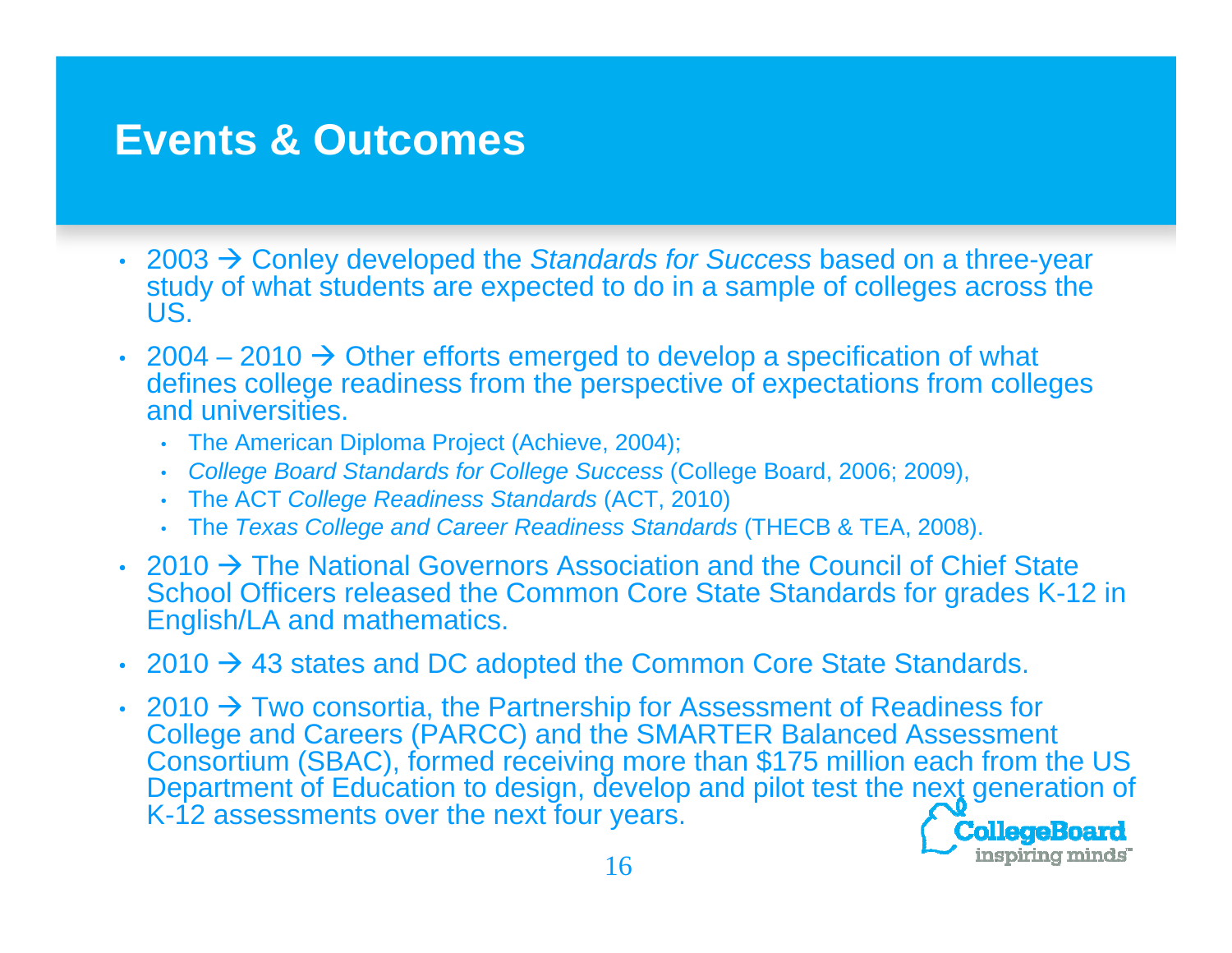## **Similarities & Differences b t L t 1800' d E l 2000' e tween a te 1800's an Early s**

#### **Similarities**

- Education was considered an economic issue.
- Competition existed among external primary drivers today colleges for well prepared students.
- It was about a clear articulation and supported by USDOE. of college-level standards.
- There were gaps in the articulation of standards and tassessments.
- There was an outcry for better assessment systems.

#### **Differences**

- Higher education was heavily involved in the late 1800's.
	- States (involving K-12 agencies) are the primary drivers today.
- In the 1800's, there was a regional focus that grew into a national effort.
	- Today, there is a national effort led by states
- In the 1800's it took longer to reach agreement, but seemingly less time to develop the assessments.
- There's a push today for assessment nts. This innovation with significantly more psychometric know-how.
	- Public money is fueling the effort today rather than test fees.

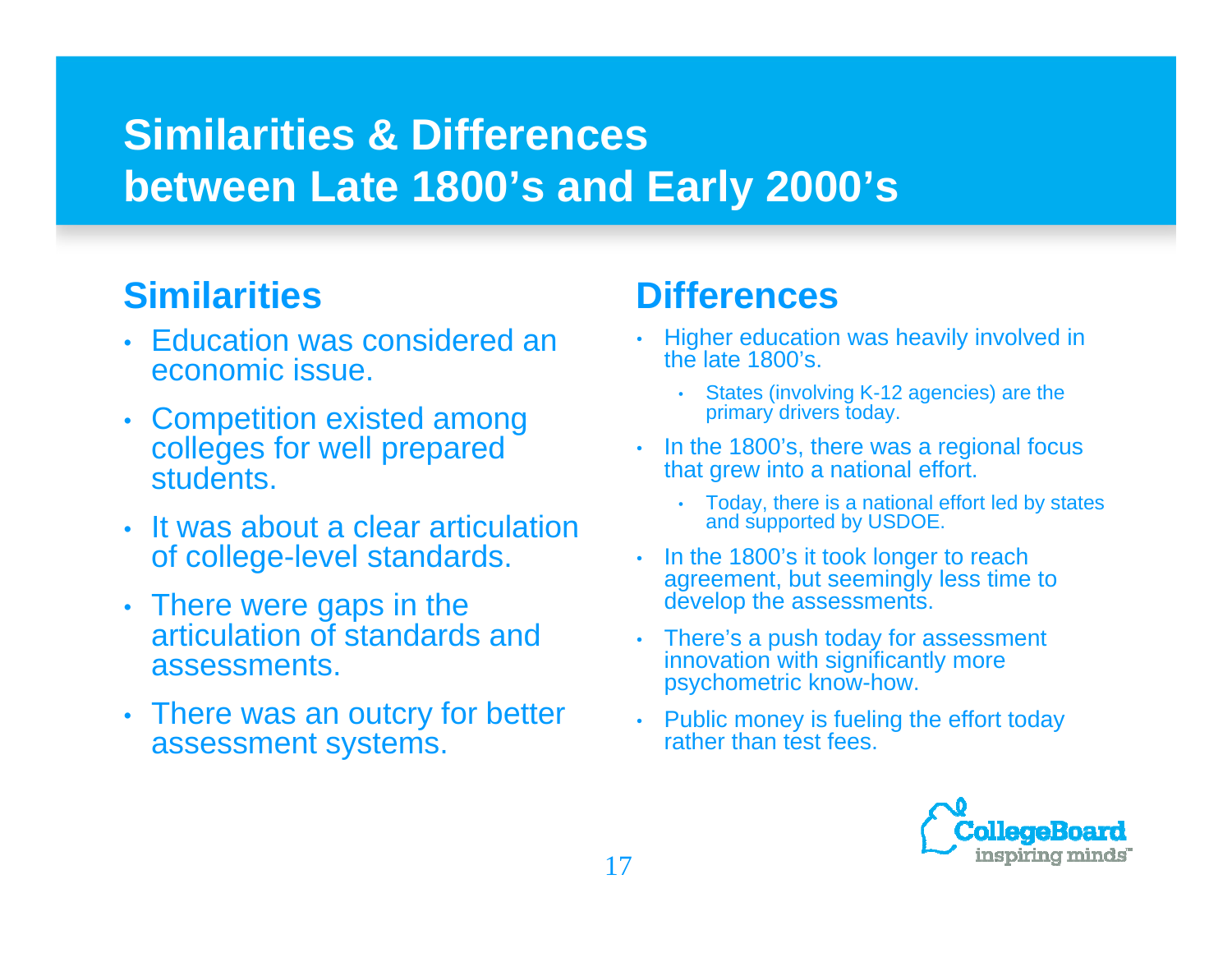#### **Some Lessons**

- • Start with ambitious goals, but take a pragmatic, reasonable scope and build from there.
- •• If this is about college, make sure that college and university leaders are involved.
- •Make the enterprise self-sustaining economically.
- • Ensure that sound measurement principles are not compromised.
- •• Once there is a commitment to start, design and implement the assessment system as quickly as possible.

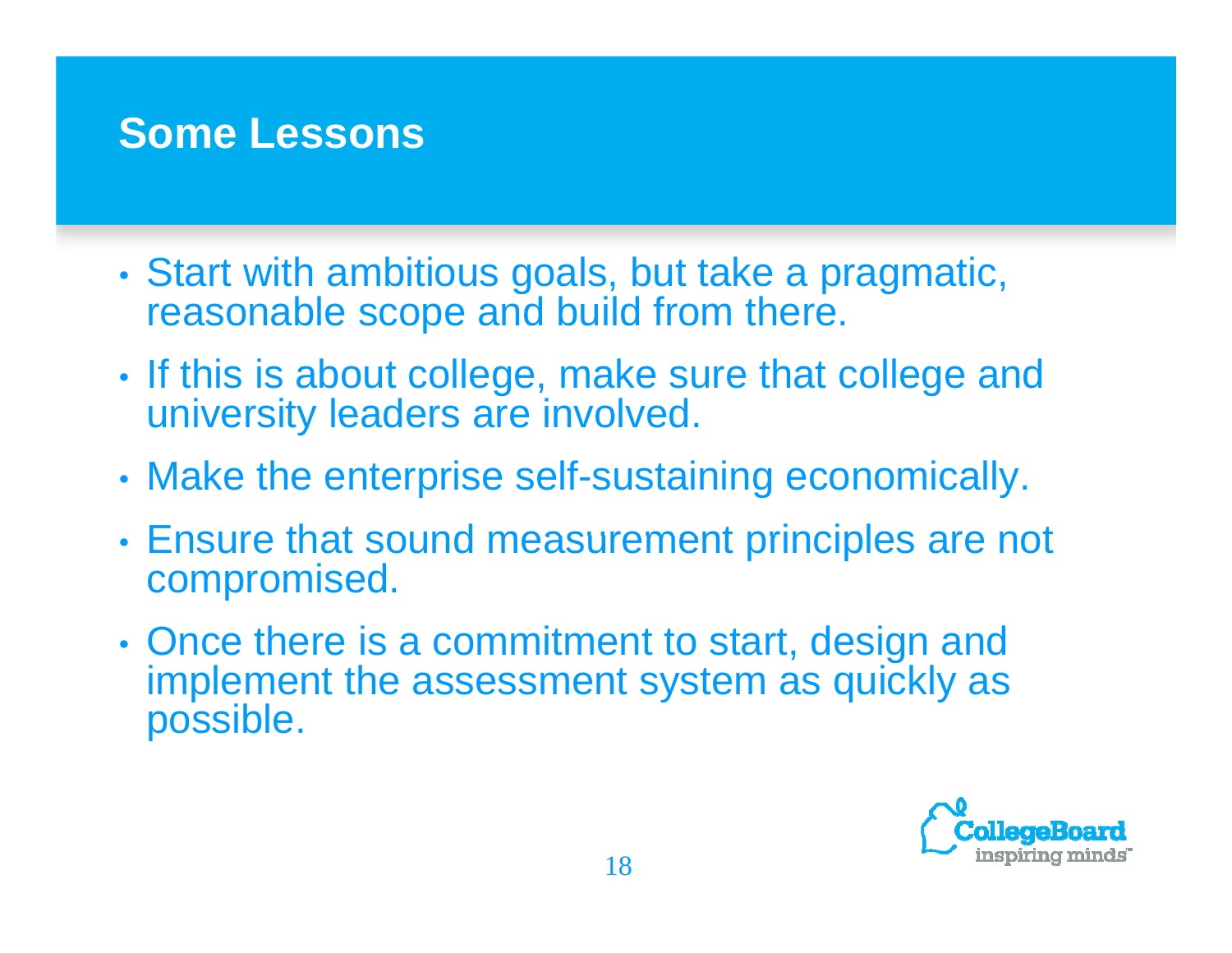#### **References**

Achieve, Inc. (2004). *Ready or Not: Creating a High School Diploma That Counts*. Washington, DC: Author.

ACT (2010). *College Readiness Standards*. Iowa City, IO: Author.

Anastasi A Urbina S (1997) *Psychological Testing (7* Anastasi, A. Urbina, S. (1997). *(7th Edition)* . Upper Saddle River NJ: Pearson River, Pearson.

Angus, D. L. & Mirel, J. E. (2001). Presidents, Professors, and Lay Boards of Education: The Struggle for Influence over the American High School, 1860-1910. In M. C. Johanek (Ed.), *A Faithful Mirror: Reflection on the Co* 

Bieber, T. & Martens, K. (2011). The OECD PISA Study as a Soft Power in Education? Lessons from Switzerland and the US. *European Journal of Education, 46*(1), 101-116.

College Board (2006a). The College Board Standards for College Success: English Language Arts. New York: Author.

- College Board (2006b). The College Board Standards for College Success: Mathematics and Statistics. New York: Author.
- College Board (2008). *Coming to Our Senses: Education and the American Future*. New York: Author.

College Board (2009). The College Board Standards for College Success: Science. New York: Author.

Common Core Standards Initiative (2010). www.corestandards.org. (March 15, 2011)

Conley, D. T. (2003). College Knowledge: What It Really Takes for Students to Succeed and What We Can Do to Get Them Ready.

Conley, D. T. (2005). *College Knowledge: What It Takes for Students to Succeed and What We Can Do to Get Them Ready*. San Francisco: Jossey-Bass.

Conley, D. T. (2008). College Knowledge: What It Really Takes for Students to Succeed and What We Can Do to Get Them Ready. Jossey-Bass

Donlon, T. F. (1984). *The College Board Technical Handbook for the Scholastic Aptitude Test and Achievement Tests.* New York: The College Entrance Examination Board.

Feuss, C. M. (1967). *The College Board: Its First Fifty Years*. New York: College Entrance Examination Board

Forgione, P. D. & Doorey, N. A. (December, 2010). New Assessments for the Common Core State Standards. *NCME Newsletter, 18*(4), 9-18. (

Gorski, E. & Fram, A. (December 10, 2010). Poll: Better schools will strengthen U.S. economy - But residents say no to raising taxes for it. Newark, NJ: Star-Ledger. Organization for Economic Cooperation and Development (2009).

Lawrence, I. M., Rigol, G. W., Van Essen, T. & Jackson, C. A. (2002). *A Historical Perspective on the SAT 1926-2001. College Board Research Report 2002-7*. New York: College Entrance Examination Board.

Lawrence, I. M., Rigol, G. W., Van Essen, T. & Jackson, C. A. (2003). *A Historical Perspective on the Content of the SAT. College Board Research Report 2003-3*. New York: College Entrance Examination Board.

Lee, J. M. & Rawls, A. (2010). *The College Completion Agenda: 2010 Progress Report*. New York: The College Board. http://completionagenda.collegeboard.org/

Runningen, R. (September 27, 2010). Obama Says the Future of U.S. Economy Depends on a Better Education System. Bloomsburg, LLC. <u>http://www.bloomberg.com/news/2010-09-27/obama-says-the-future-of-u-s-</u><br>\_\_\_\_\_\_\_\_\_\_\_\_\_\_\_\_\_\_\_\_

Schmidt, W. H., Cogan, L. S. & McKnight, C. C. (Winter, 2010-11). Equality of Educational Opportunity: Myth or Reality in U.S. Schooling? *American Educator, 34*(4), 12-19.

Second-Year Teacher (Spring, 2008). There's a Hole in State Standards – and New Teachers Like Me are Falling Through. *American Educator, 32(*1), 6-7.

Texas Higher Education Coordinating Board & Texas Education Agency (2008). *Texas College and Career Readiness Standards*. Austin, TX: Author.

Wechsler, H. S. (2001). Eastern Standard Time: High School-College Collaboration and Admission to College, 1880-1930. . In M. C. Johanek (Ed.), A Faithful Mirror: Reflection on the College Board and Education in *America*. New York: College Entrance Examination Board.

Western Interstate Commission on Higher Education. (2008). *Knocking at the College Door: Projections of High School Graduates by State and Race/Ethnicity, 1992 to 2022*. Boulder, CO: Author.